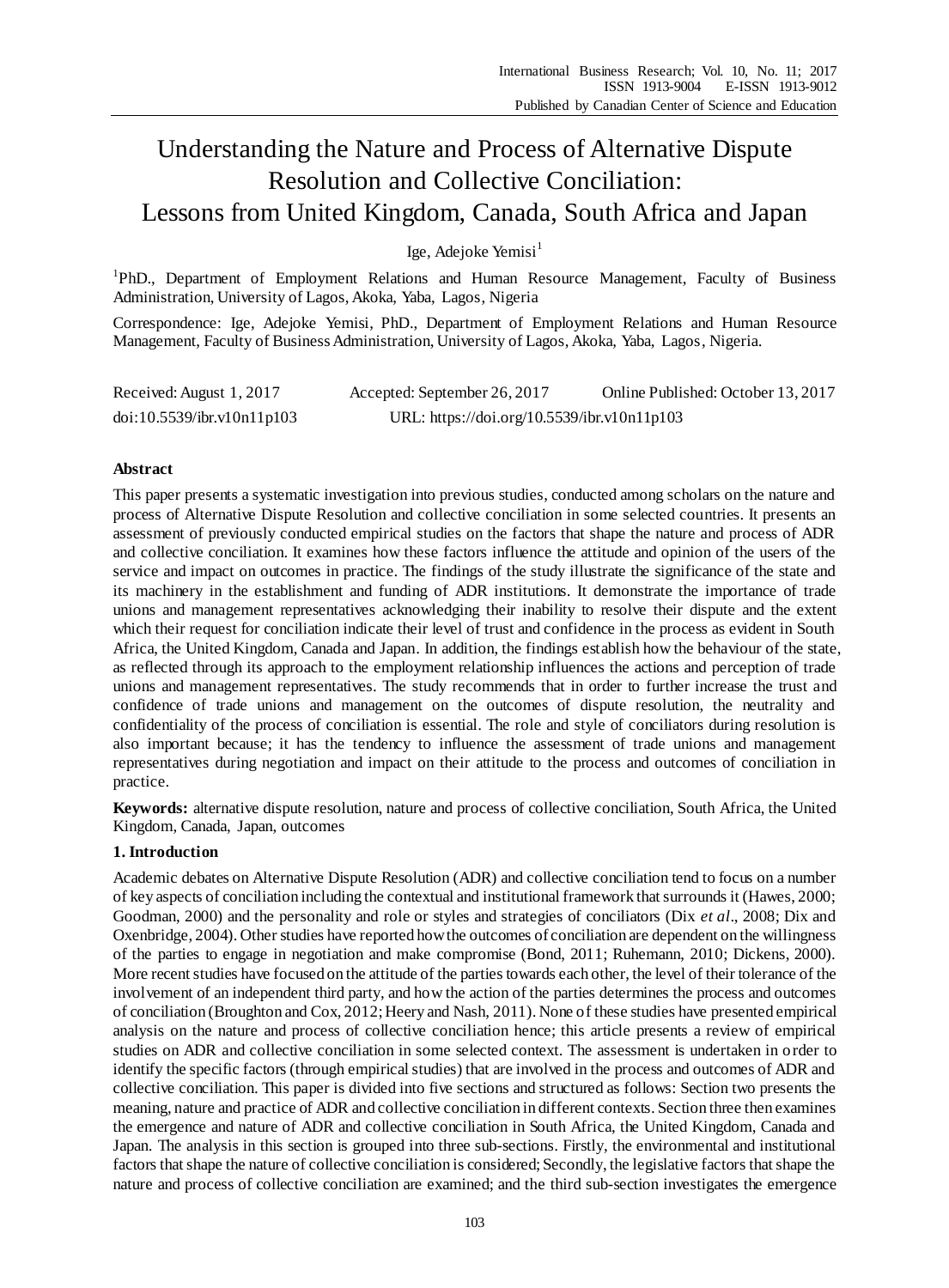and nature of ADR and collective conciliation. Section four present explanations on the attitudes and perceptions of the users of collective conciliation, considers the discussion of findings and conclude.

# **2. Meaning, Nature and Practice of ADR and Collective Conciliation in Different Contexts**

A critical review of existing literature reveals that conciliation and arbitration have been available to employers and their trade unions in the United Kingdom (UK) since the 1800s, although these processes were in minimal use until the 1970s. Industrial courts and tribunal systems and industrial action were the preferred methods for resolving workplace-related disputes (Van Gramberg *et al.,* 2016; Saundry *et al.,* 2016; Hann *et al.,* 2016; Teague and Roche, 2012; Baker, 2002; Mistelis, 2001; Gould, 1998). The establishment of the Advisory, Conciliation and Arbitration Service (ACAS) in the UK was a key moment in 1975. ACAS was instituted as a publicly-funded independent organisation that performs a wide selection of functions ranging from handling complaints and giving advice to the providing of conciliation and mediation and arbitration services in both the public and private sectors. This non-statutory system of ADR, carried out by ACAS in the UK is not influenced by government policies however; its structure and organisation may be modified or changed by state regulations (Dix and Oxenbridge, 2004; Hawes, 2000; Goodman, 2000). The UK system of conciliation and arbitration shares some features with Canada and Japan. In the 1970s, non-adversarial methods of resolving disputes had been successfully incorporated into the civil procedure system made available for collective dispute resolution in these countries (Forsyth and Smart, 2009; Funken, 2003). The state plays a key role in the formulation of legislation that frames the employment relationship through its contractual dimension and specifically, concerning the recognition and integration of ADR as an alternative method for resolving workplace disputes (Forsyth and Smart, 2009; Funken, 2003).

ADR does vary in nature, however, in different contexts. Pretorius (1993) describes the rise of ADR institutions in South Africa. According to Pretorius's (1993) study, the legal institutions of South Africa's apartheid government were viewed with a great deal of suspicion by the majority of the population, who had become frustrated and discouraged with the system of court proceedings because a power tussle had become the underlying factor influencing the activities of the parties. ADR processes and their institutions were developed in South Africa in the 1980s. The state has since played a key role, as revealed in its attitude towards trade union and management related issues through the restructuring of the labour laws that make it possible for trade unions to engage with management in collective bargaining and alternative dispute resolution. The situation in South Africa demonstrates how contextual factors within the society translate to the workplace. It indicates how workplace related disputes between trade union and management are perceived and the way in which their perception impacts on the end results of resolution (Nupen, 2014; Bhorat *et al.,* 2009).

In Canada, conciliation and mediation are the primary dispute resolution processes available for the resolution of collective disputes. According to the Federal Mediation and Conciliation Service (FMCS) in Canada, conciliation is conducted by conciliation officers or by a conciliation board appointed by the Minister for Labour. Apart from the conciliation and mediation services provided by the FMCS, private mediation services are widespread in Canada because it is a required step for the parties to take before approaching the court for settlement. Meanwhile in Japan, three methods of ADR are commonplace: conciliation, compromise (a combination of litigation and mediation) and arbitration (Funken, 2003). The importance of the neutrality of ADR institutions while carrying out their responsibilities and the ability of the state to provide financial assistance makes it easy for these ADR institutions to effectively provide voluntary and confidential as well as free services. The key point to note from Canada and Japan's ADR method is that conciliation is in operation and the state is responsible for providing the financial assistance needed by the ADR institutions to maintain their neutrality and provide confidential service to trade unions and management.

# **3. Emergence and Nature of ADR and Collective Conciliation**

A range of studies have examined the factors that shape the nature and process of collective conciliation. Goodman's (2000) analysis examined the causes of disputes that are essential while shaping the nature and process of collective conciliation. Goodman's (2000) study in the UK identified the causes as: conflict over the terms and conditions of employment, trade union recognition, redundancy, dismissal and discipline, and changes in working practices. Other empirical studies in the UK (see Hale *et al.,* 2012; Heery and Nash, 2011) have examined the sources of requests for collective conciliation, and the findings reveal both employers and trade unions requests for conciliation, although a joint request for conciliation is becoming common. The findings from studies by Hale *et al.*  (2012) and Heery and Nash (2011), also in the UK, put forward the idea that there is a rise in the level of awareness and acceptance of collective conciliation in the workplace. Thus, indicating conciliation may in some circumstances provide the platform needed by employers and trade unions to resolve their differences of opinion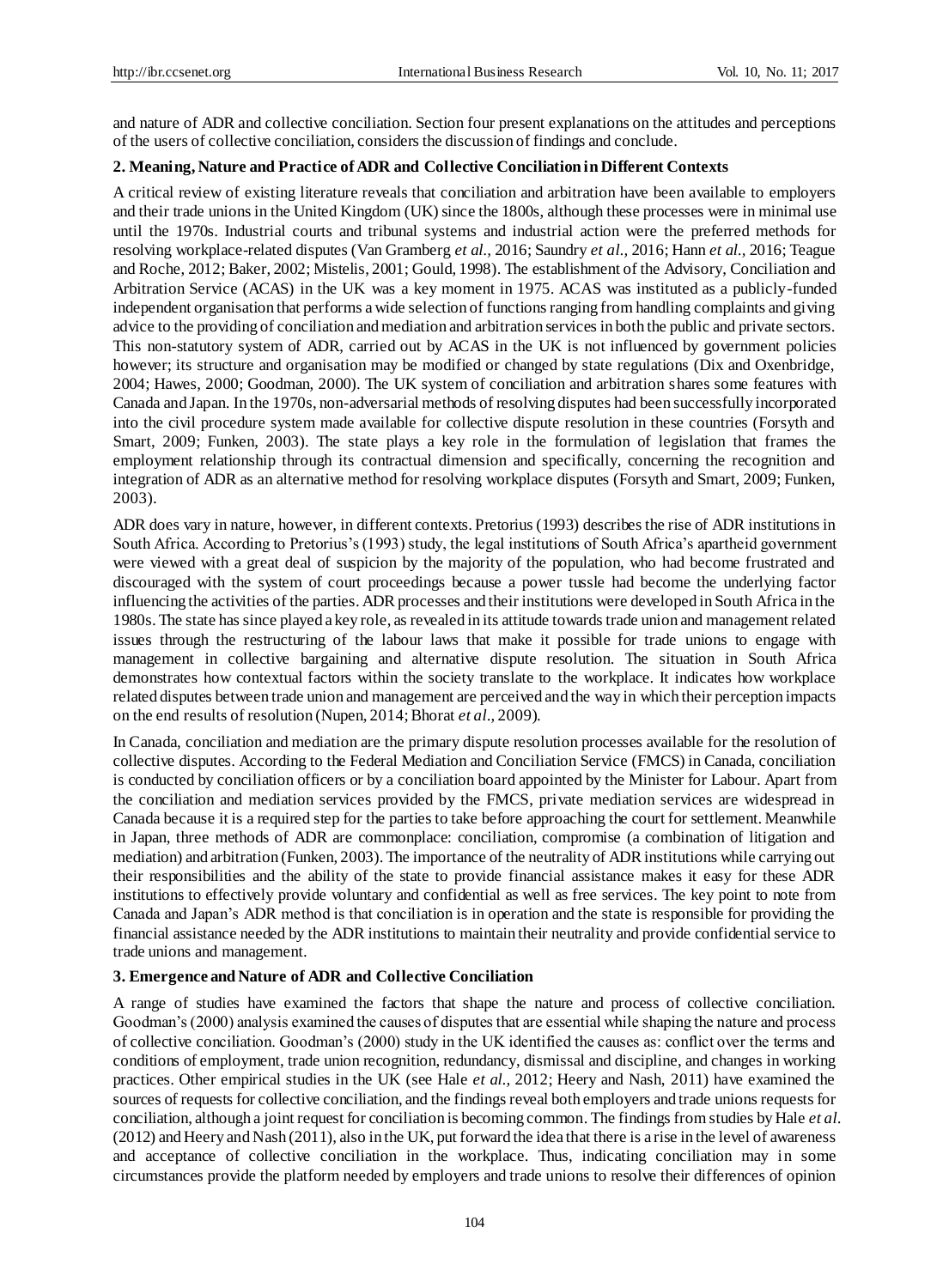and continue with negotiations without resorting to litigation (Hale *et al.,* 2012; Heery and Nash, 2011; Goodman, 2000).

The role of conciliators has formed the focus of a significant portion of studies of collective conciliation. Some see the role of conciliators as enabling a voluntary settlement between the disputing parties (Hernández *et al.,* 2016; Poole, 2016; Dix, 2000; Lewis, 1982). Others maintain that conciliators carry out their role by acting as intermediaries in the exchange of information and ideas and ensuring that the parties maintain open communications with each other by clarifying issues and establishing mutual grounds for settlement (Clark *et al.,*  2012; Dix and Oxenbridge, 2004; Dix, 2000). Still others find that conciliators are involved in identifying likely barriers to progress by dispelling parties' unrealistic expectations. Furthermore, these studies maintain that conciliators consider with the parties the shortcomings of unresolved disputes, and create reassurance that an acceptable solution will be found (Poole, 2016; Cooper *et al.,* 2016; Goodman, 2000; Kessler, 1980; Goodman and Krislov, 1974).

Many studies (see Dix and Oxenbridge, 2004; Dix, 2000) have described the role of conciliators as providing a calm and informal atmosphere and understanding the difficulties that the parties are faced with and having a knowledge and experience of industrial relations. Conciliators may be able to offer suggestions to the parties about possible solutions by using their experience in a variety of ways specifically to build the confidence of the parties in the process and outcomes of conciliation (Hiltrop, 1985; ACAS Annual Report 2013/14; Dickens, 1979). These roles of conciliators have been grouped into three categories: reflexive, informative and substantive (Dix, 2000). Reflexive roles are concerned with responding to the needs of the parties and establishing a positive working relationship, while at the same time giving the conciliator a better insight and understanding of the case (Kressel and Pruitt, 1989; 1985). As information providers, conciliators are required to clarify the details of the case and to convey factual information to the parties. While acting in this capacity, conciliators are required to address discrepancies in the knowledge of the parties and ensure that both sides are equally aware and informed of the legislative dimensions of their case. Conciliators' substantive involvement allows them to move the parties towards resolving their dispute by exploring the strengths and weaknesses of the case. This substantive influence of the conciliator is a common feature of conciliation that allows the conciliator to assess where parties interest lie and to consider what is achievable within the limit of the law to promote settlement (Pruitt and Carnevale, 1993; Hiltrop, 1985).

Following on from the explanations on the categorisation of the roles of conciliators, Dix (2000) maintains that the style of conciliators (reactive-proactive, message bearer-influences, passive- forceful) can have a significant impact on the process and results of conciliation. Conciliators ability to initiate a connection with the parties tends to shape the opinion of the parties about the process of conciliation and have an impact on their view about the approach of the conciliator and the results of conciliation. The conciliators style – message bearing and seeking to influence– relates to the intention of conciliation to provide an open platform for effective communication. This description highlights the duties of the parties and explains the responsibilities of the conciliator during negotiations. Although some conciliators discuss the details of the case and make an effort to influence the decisions of the parties while bearing messages from one party to the other, others simply convey the required information without engaging with the parties. The behaviour of the conciliator during this process can be said to be a reflection of the personality and technique that the conciliator decides to apply at the different stages of the dispute. It suggests the importance of the way in which conciliators present the arguments of each party and how they (the conciliators) strive to gain the confidence of the parties while seeking to influence the effects of negotiations (Dix, 2000).

These different conciliation roles do, it seems, have an impact on the process and outcomes. Conciliators may decide to act their roles out concurrently to fulfill a variety of purposes, particularly as a case progress. The most satisfied service users tend to be those who have experienced more proactive styles of conciliators (Hale, *et al.,*  2012; Dix *et al.,* 2008; ACAS and Ipsos Mori 2006; Dix 2000), which help the parties to rethink their positions on the dispute. In addition to the role of the conciliators, other factors that have a significant impact on the nature and process of end results of conciliation include: the years of experience of the conciliator, the nature of the involvement of the conciliator and training, level of involvement or participation of the conciliator in the practical settlement of the dispute (Gibbons, 2007; Dix and Oxenbridge, 2004; Molloy *et al.,* 2003).

#### **4. Attitudes and Perceptions of Users of Collective Conciliation**

Several studies have argued that the approach and opinion of the parties about the conciliator and the process of conciliation tend to influence the outcomes of resolutions. For instance, Molloy *et al.*, (2003) claim that conciliation is mostly used by parties in a dispute when they feel that they cannot move forward without assistance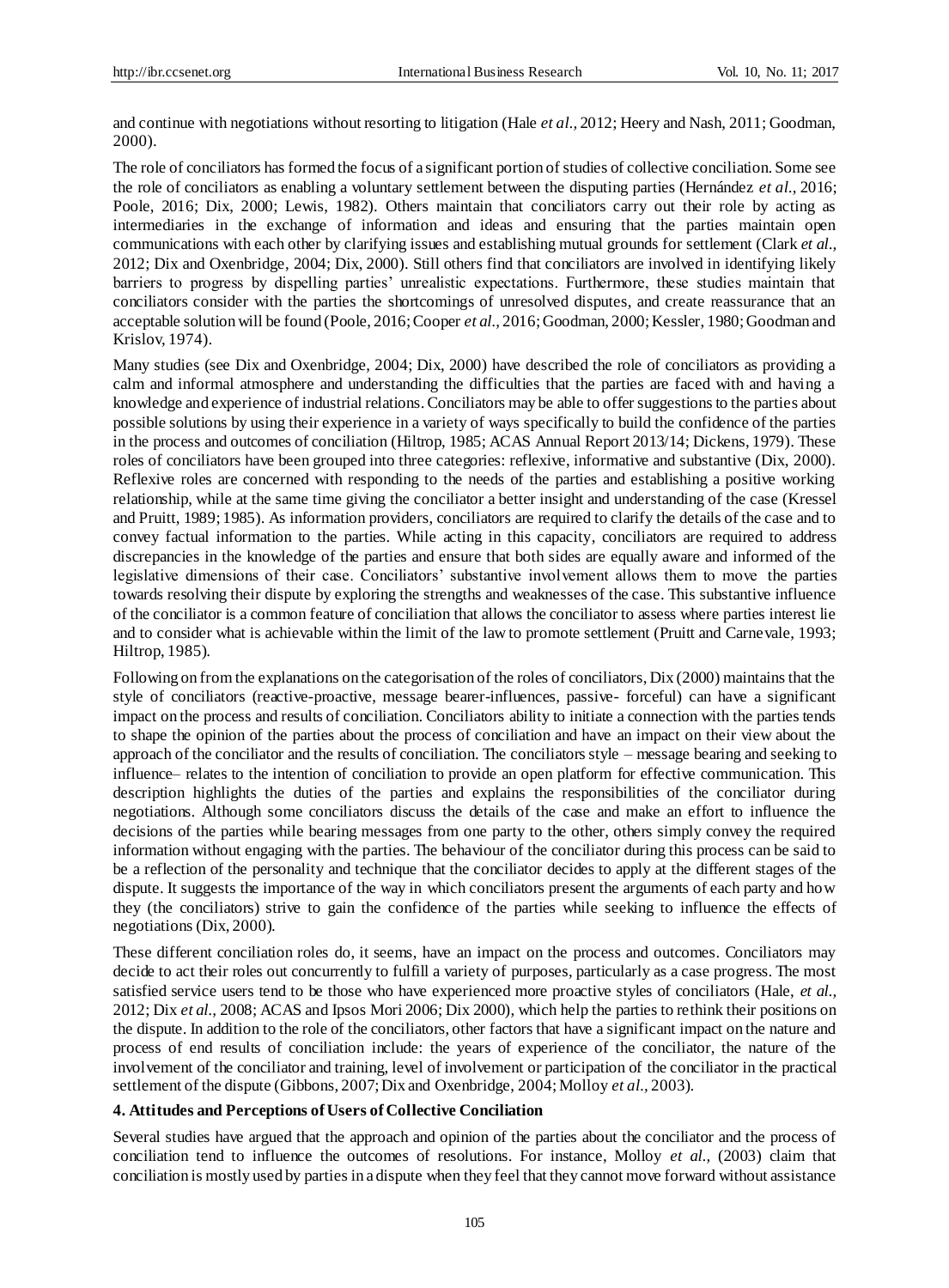(Heery and Nash*,* 2011; Dawe and Neathey, 2008; Dix and Oxenbridge, 2004). Others maintain that parties opt for conciliation when they fail to agree or when negotiations have broken down and internal dispute machineries have been exhausted (ACAS, 2014; ACAS and Ipsos Mori, 2006; Goodman, 2000). Some studies assert that the use of conciliation is informed by the desire of the parties to obtain independent and unbiased assistance (Dix et al., 2008; Molloy *et al.*, 2003; Dix, 2000), while others affirm that the choice of conciliation is mainly due to its being the next step in the dispute procedure, or because the settlement process requires the parties to conciliate before they can proceed to arbitration (ACAS, 2014; Heery and Nash*,* 2011; ACAS and Ipsos Mori, 2006).

The central point to take note of is the importance of the parties acknowledging their inability to resolve the dispute and their request for third party assistance. Where collective conciliation is not used, this may be attributed to the view that the disputes have not reached a total impasse (Dawe and Neathey, 2008; Molloy *et al.,* 2003). Others affirm that disputing parties do not see what solution conciliators could find that they cannot possibly find themselves (ACAS, 2014; Bond, 2011; ACAS and Ipsos Mori, 2006). Studies assert that disputing parties are of the opinion that it is their job to sort out disputes without bringing in outsiders, hence signifying the parties' perception about the amount of control that conciliators might have over the case and the fact that what might sound reasonable during conciliation might seem very different outside to their members.

The attitude of the parties towards the conciliator and the conciliation process is a crucial factor here. For instance, the use of conciliation could be perceived by some trade unions and management as a sense of personal failure. Others could view the conciliator as an outsider who does not have as much in-depth knowledge about the industry and the peculiarities that exist within the workplace such as the union-management relationship. This description informs the attitude of some trade unions and management representatives who conclude that the role of the conciliator is not important during conciliation (Bond, 2011; Ruhemann, 2010). According to this viewpoint, since the role of the conciliator is limited to facilitating and not making a judgment on the case like arbitrators or judges, then the parties may as well sit back in the comfort of their workplace and proffer solutions to their dispute; especially since the outcome of conciliation needs to be implemented by employers and trade unions and not by the conciliator. This standpoint indicates that the involvement of conciliators in a collective employment dispute tends to undermine the traditional oppositional dynamics of industrial relations (Bond, 2011; Ruhemann, 2010).

The non-use or low use of collective conciliation can be attributed to fear and anxiety. According to studies by Broughton & Cox (2012) and Heery and Nash (2011), some employers are of the opinion that by involving conciliators in a collective employment dispute it would result in loss of their control of the settlement process and its possible outcome. This demonstrates the importance of adequate information and education of trade unions and management representatives, as well as other stakeholders that have a role to play in collective conciliation. Training and communication tend to eliminate anxieties and worries by providing opportunities for inquiries to be made about the process and expectations at the end of conciliation. They also provide knowledge of the importance of legislation and the impact of this on negotiations and end results. Additionally, training and communication allow the parties to ask questions and make clarifications which will erase misinterpretation and shape their perception as actors and determine the results of collective conciliation (Broughton and Cox, 2012; Heery and Nash*,* 2011).

Studies do confirm the importance of the conciliator alongside a host of other institutional and contextual factors in shaping the process and outcomes. For example, an empirical investigation by ACAS and Ipsos Mori (2006) into the settlement rate and satisfaction of disputing parties revealed that 44% of respondents confirm that conciliators' involvement facilitated the rapid resolution of their case or helped them to move closer towards resolving their dispute. Others reveal that customer satisfaction is particularly high in disputes where most of the key issues were resolved or when some progress was made towards resolution (Booth, *et al.,* 2016; Hale, *et al.,* 2012; Dawe and Neathey*,* 2008; Hiltrop, 1985). Advocates of this view specify that conciliators who proactively seek agreement with disputing parties record a high rate of satisfaction (Hale, *et al.,* 2012; Dawe and Neathey*,* 2008). Others establish that the conciliator's ability to identify areas of agreement and disagreement while exploring the parties' points of view on the dispute is also usually associated with a high satisfaction rate. More recent studies that examined the impact of collective conciliation on outcome of disputes and timing of assessment reveal that conciliation has assisted in bringing the parties closer together and has also helped them to avoid industrial action and speed up resolution (Hale, *et al.,* 2012; Heery and Nash*,* 2011; Bond, 2011; Ruhemann, 2010; Dawe and Neathey*,* 2008). Still others assert that conciliation has impacted positively on the relationship that exists between the parties and improved the result of the resolution. Studies that considered the impact of conciliators' nonintervention in dispute situations confirm that the case would have resulted in the dispute remaining unresolved or being steered towards industrial action or a strike (Hale *et al.,* 2012; Dawe and Neathey*,* 2008). The important idea to consider is that irrespective of the approach or style that the conciliator decides to adopt during conciliation the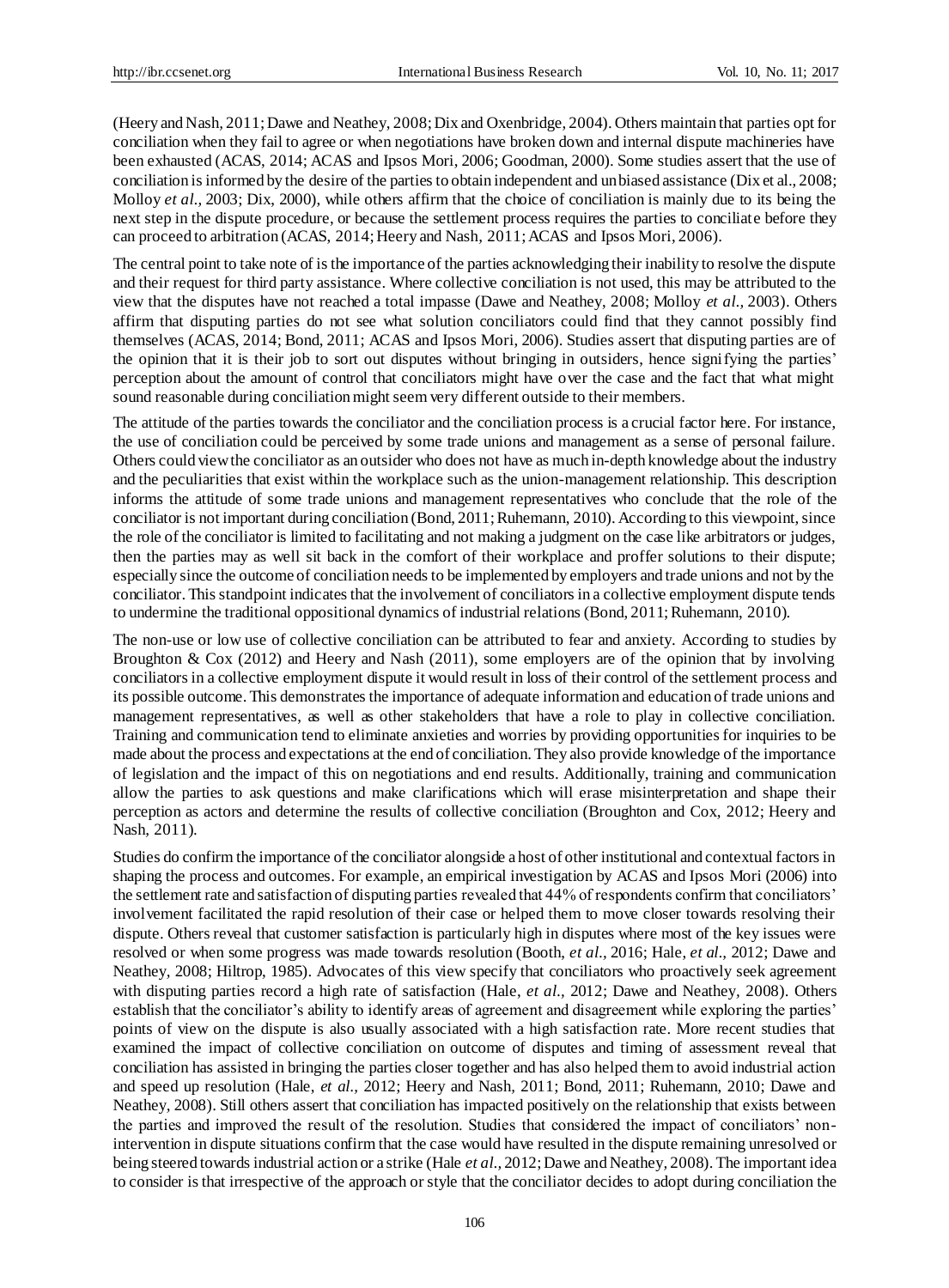principal aim of building a relationship and exploring the parties' points of view on the dispute, then providing a rapid resolution to improve the results is essential for high customer satisfaction rate (Heery and Nash*,* 2011; Bond, 2011; Ruhemann, 2010).

Effective communication is an important tool for conciliators because at the end of conciliation it is anticipated that the parties understand each other's position and the legislation, and can identify the strengths and weaknesses of their case with a view to making a compromise when necessary for the dispute to be resolved (Meadows, 2007; Molloy *et al.*, 2003). Parties seek the assistance of conciliators when they are apprehensive about the future; as soon as the parties decide to approach conciliation they need to understand the need to de-emphasize the power relationship key features of Collective bargaining and Negotiation (CB and N). This is because during conciliation the parties are responsible for proposing solutions that will sustain their relationship. Previous studies assert that instead of the parties maintaining entrenched and deeply-rooted positions during discussions their willingness to negotiate and make concessions is essential, because it has the tendency to facilitate rapid resolution (ACAS, 2014; Hale *et al.,* 2012; Broughton and Cox, 2012; Bond, 2011; Heery and Nash, 2011; Ruhemann, 2010).

### **5. Discussion of Findings and Conclusion**

The findings of this study reveal some of the similarities that exist in the nature and process of ADR and collective conciliation in the countries considered. For instance, it has become obvious that ADR institutions in the selected countries are publicly-funded, independent organisations that perform a wide selection of functions such as conciliation, mediation and arbitration services in both the public and private sectors. Assessment of the studies indicates that ADR is a non-statutory and non-adversarial method that provides the platform needed by employers and trade unions to resolve their differences of opinion and continue with negotiations without resorting to litigation. ADR has also been successfully incorporated into the civil procedure system made available for collective dispute resolution within these contexts. Thus, it suggests that the system of ADR is not influenced by government policies however; its structure and organisation may be modified by state regulations as evident in South Africa, the UK, Canada and Japan. The state plays a key role in the formulation of legislation that frames the employment relationship through its contractual dimension and specifically, concerning the recognition and integration of ADR as an alternative method for resolving workplace disputes. This implies that the state plays a significant role in the restructuring of the labour laws that make it possible for trade unions to engage with management in collective bargaining and alternative dispute. The importance of the neutrality of ADR institutions while carrying out their responsibilities and the ability of the state to provide financial assistance makes it easy for these ADR institutions to effectively provide voluntary and confidential as well as free services to trade unions and management representatives especially during dispute resolution. The key point to note from the countries under consideration is that conciliation is in operation within each context considered and the state is responsible for providing the financial assistance needed by the institutions to maintain their neutrality and provide confidential service. The role of the conciliator is important because; s/he provides a calm and informal atmosphere required for understanding the difficulties that the parties are faced with during resolution. Conciliators knowledge and experience in industrial relations enables them to offer suggestions to the parties about possible solutions and also build the confidence of the parties in the process and outcomes of conciliation. Be that as it may, this study asserts that irrespective of the approach or style that the conciliator decides to adopt during conciliation the principal aim of building a relationship and exploring the parties' points of view on the dispute, tends to provide a rapid resolution of dispute, increase trade union and management's commitment and support of the process and its outcome in practice.

In conclusion, this paper reveals how the meaning and significance attributed to ADR tends to influence its nature and determine its process as evident in South Africa, the United Kingdom, Canada and Japan. It demonstrates the importance of the role of the state especially in the formulation of legislations that frame the employment relationship, boost the recognition and integration of ADR as an alternative method for resolving workplace disputes, and its impact on the process of negotiations and outcomes of resolution. Another key finding that emerge from the analysis presented in this paper is the impact of the independence and objectivity of ADR institutions while carrying out their responsibilities. Using empirical evidence from the selected countries, this paper shows the extent which state provision of financial support to ADR institutions tends to give an impression among trade unions and management representative about the independence and impartiality of the process of conciliation as well as the objectivity of its outcomes. The importance of conciliator's tool of communication has been emphasized in this study. This study asserts that effective communication allows conciliators to reveal to the disputing parties the strengths and weaknesses of their case. Conciliators also share information on each party's position as well as the legislation in the course of communication. While relating with both partie s through communication, Conciliators approach and personality tends to influence their choice of words and the extent,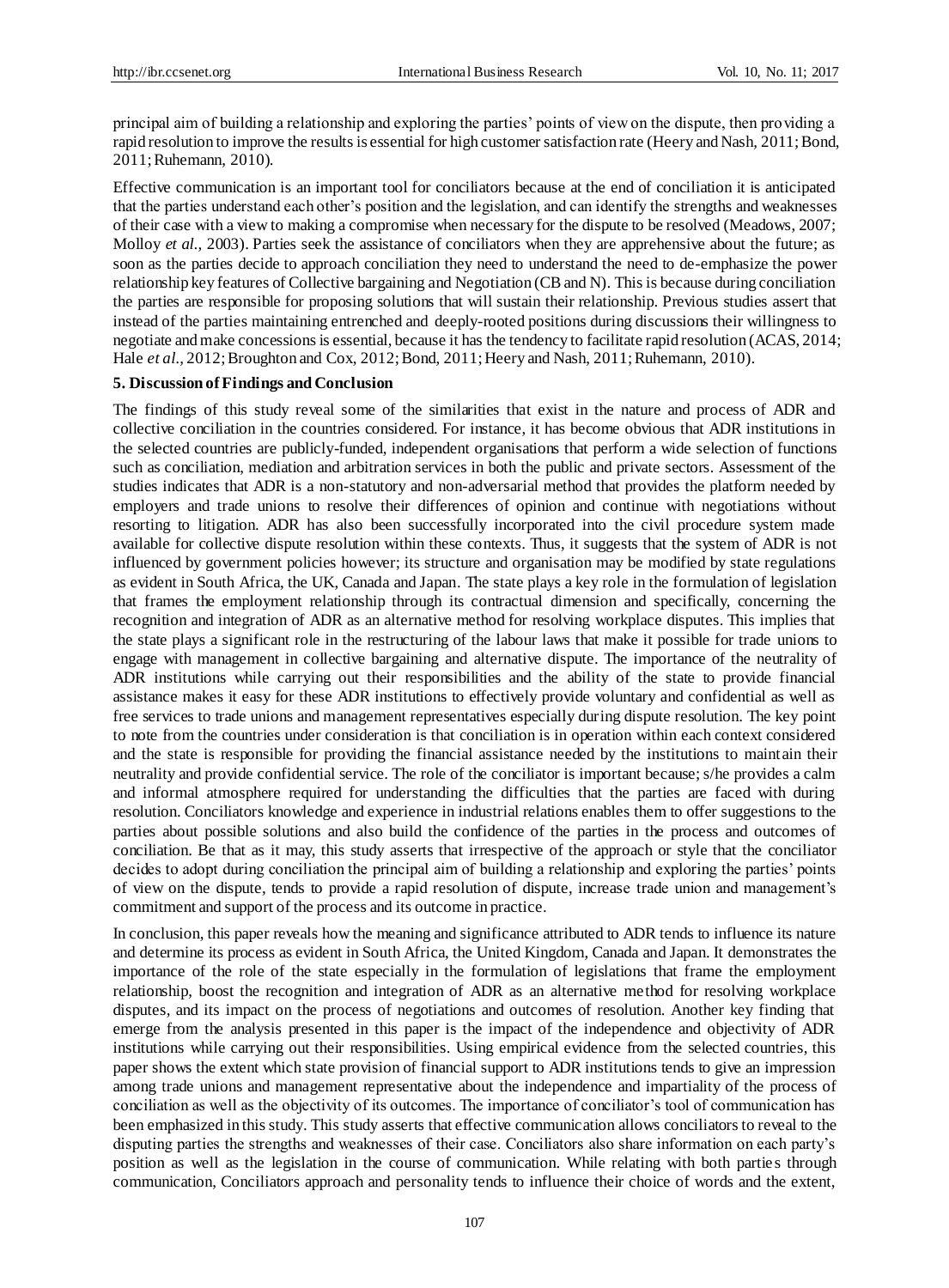which this impacts on the parties' willingness to engage in negotiations and make compromise that will facilitate prompt resolution and sustain their existing relationship.

#### **References**

ACAS. (2013/14). Advisory Conciliatory Arbitration Service Annual Report and Account, 2013/14.

- ACAS. (2014). Measuring the value and impact of the Advisory Conciliatory Arbitration Service; Acas research publications, [www.acas.org.uk/researchpapers,](http://www.acas.org.uk/researchpapers) last accessed 13/11/15.
- ACAS and Ipsos Mori. (2006). Service user's perceptions of Acas conciliation in Employment Tribunal Cases (2005): Acas Research and Evaluation Section and Ipsos MORI. Ref: 01/06.
- Baker, A. (2002). Access vs Process in Employment Discrimination: Why ADR Suits the US but not the UK. *Industrial Law Journal*, *31*(2), 113-134. https://doi.org/10.1093/ilj/31.2.113
- Bhorat, H., Pauw, K., & Mncube, L. ( 2009). *Understanding the efficiency and effectiveness of the dispute resolution system in South Africa: An analysis of CCMA Data*. Development Policy Research Unit DPRU Working Paper, (09/137). https://doi.org/10.2139/ssrn.2184182
- Bond, C. ( 2011). Trade unions officers' preferences and attitudes towards dispute resolution: A qualitative follow-up study with non-users of Acas collective conciliation; Acas Research Publications, [www.acas.org.uk/researchpapers. Ref](http://www.acas.org.uk/researchpapers.%20Ref) 09/11.
- Booth, C., Clemence, M., & Gariban, S., (Ipsos MORI) ( 2016). Acas Collective Conciliation Evaluation. Acas research publications[, www.acas.org.uk/researchpapers.](http://www.acas.org.uk/researchpapers.%20Ref) Ref 06/16.
- Broughton, A., & Cox, A. ( 2012). Public sector employers' attitudes to use of Acas collective conciliation; Acas Research Publications, [www.acas.org.uk/researchpapers.](http://www.acas.org.uk/researchpapers.%20Ref) Ref 07/12.
- Brown, S., Cervenak, C., & Fairman, D. ( 1998). *Alternative Dispute Resolution Practitioners Guide*. Office of Democracy and Governance, Bureau for Democracy, Conflict, and Humanitarian Assistance, US Agency for International Development.
- Clark, N., Contrepois, S., & Jefferys, S. ( 2012). Collective and individual alternative dispute resolution in France and Britain. *The International Journal of Human Resource Management*, *23*(3), 550-566. https://doi.org/10.1080/09585192.2012.641078
- Cooper, L. J., Bognanno, M. F., & Befort, S. F. (2016). What's the Relationships Between Labour Arbitrators' Backgrounds and Outcomes of Discipline and Discharge Awards? An Empirical Analysis. *ABA Journal of Labour and Employment Law*, *31*(3), 433.
- Dawe, A., & Neathey, F. (2008). Acas conciliation in collective employment disputes; Acas research publications, [www.acas.org.uk/researchpapers. Ref](http://www.acas.org.uk/researchpapers.%20Ref) 05/08.
- Dickens, L. (2000). Doing more with less: Acas and individual conciliation. *Employment Relations in Britain, 25,* 67-91.
- Dickens, L. ( 1979). Conciliation, mediation, and arbitration in British industrial relations. *Industrial relations: A social psychological approach,* 289-308.
- Dix, G. (2000). Doing it with style: The work of the ACAS conciliator in individual employment rights cases "in B. Towers and W. Brown (Eds) Employment Relations in Britain. 25 years of the Advisory, Conciliation and Arbitration Service, Wiley: Blackwell: London.
- Dix, G., & Oxenbridge, S. (2004). Coming to the table with Acas: from conflict to co- operation. *Employee Relations*, *26*(5), 510-530. https://doi.org/10.1108/01425450410550482
- Dix, G., Forth, J. A., & Sisson, K. (2008): *Conflict at work: The pattern of disputes in Britain since 1980*. Acas.
- Forsyth, A., & Smart, H., (2009). Third party intervention reconsidered: Promoting cooperative workplace relations in the new fair work system. *Australian Journal of Labour Law, 22,* 117-146.
- Funken, K. (2003). Alternative Dispute Resolution in Japan. University of Munich School of Law Working Paper No. 24. https://doi.org/10.2139/ssrn.458001
- Gibbons, M. ( 2007). A Review of Employment Dispute Resolution in Great Britain, Department of Trade and Industry, http/[/www.berr.gov.uk/files/file38516.pdf.](http://www.berr.gov.uk/files/file38516.pdf)
- Goodman, J. (2000). "*After Building bridges and settling differences: collective conciliation and arbitration under ACAS*" in Towers, B and Brown, W. (eds), Employment Relations in Britain: twenty-five years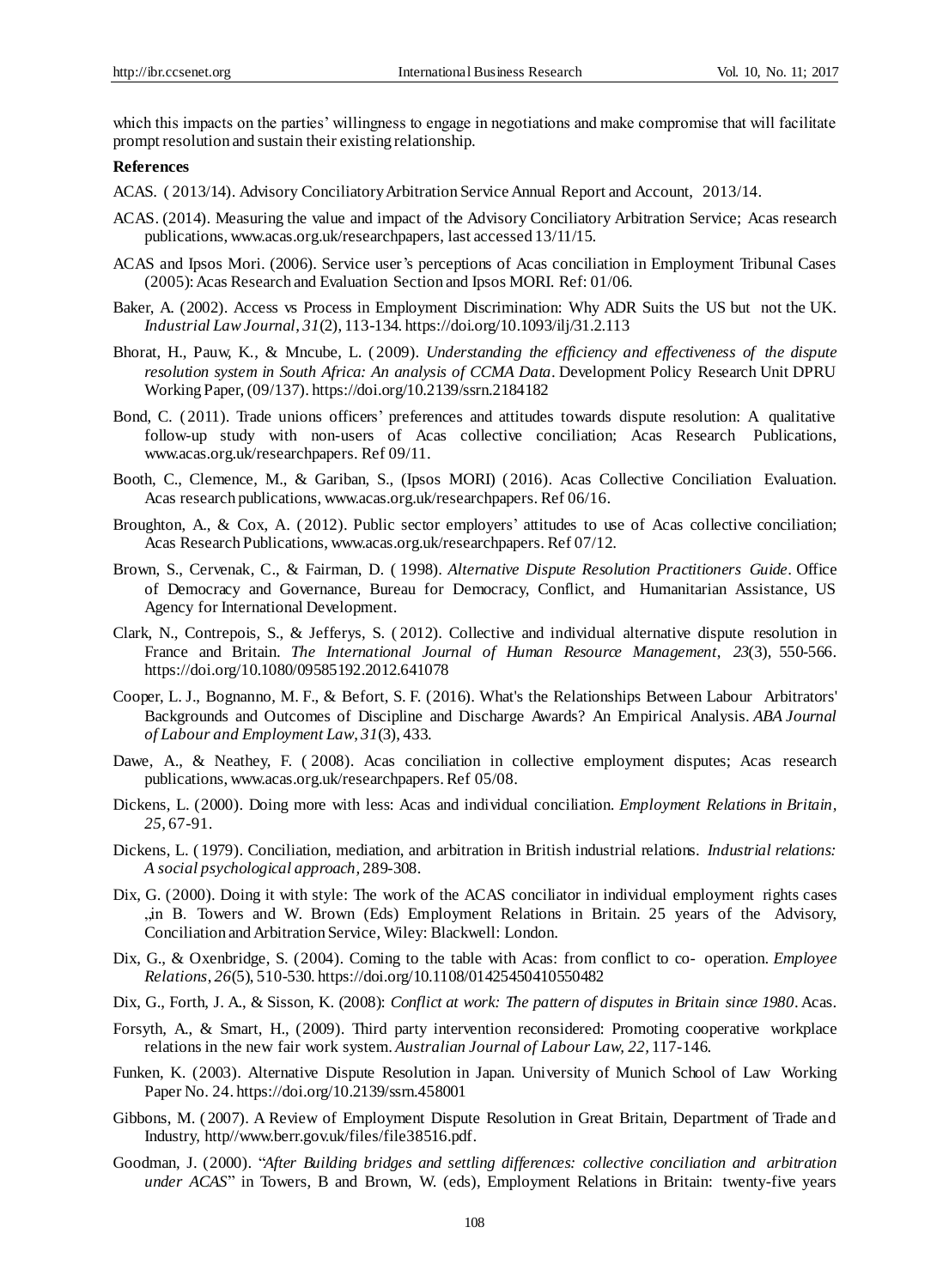Advisory, Conciliation and Arbitration Service, London: Blackwell.

- Goodman, J. F. B., & Krislov, J., ( 1974). Conciliation in Industrial Disputes in Great Britain: A Survey of the Attitudes of the Parties. *British Journal of Industrial Relations*, *12*(3), 327-351. https://doi.org/10.1111/j.1467-8543.1974.tb00011.x
- Gould, N. ( 1998), September. Alternative dispute resolution in the UK construction industry. In 14th Annual ARCOM Conference: 428-437.
- Hale, C., Barrett, G., Bryce, A., & Ecorys, U. K. ( 2012). 2011/12 Acas Collective Conciliation Evaluation; Acas research publications, [www.acas.org.uk/researchpapers.Ref](http://www.acas.org.uk/researchpapers.Ref) 17/12.
- Hann, D., Nash, D., & Heery, E., ( 2016). Workplace conflict resolution in Wales: The unexpected prevalence of alternative dispute resolution. Economic and Industrial Democracy: 0143831X16663013. https://doi.org/10.1177/0143831X16663013
- Hawes, W. R. (2000). Setting the pace or running alongside? ACAS and the changing employment relationships. *Employment Relations in Britain, 25,* 1-30.
- Heery, E., & Nash, D. (2011). Trade Union Officers and Collective Conciliation a Secondary Analysis, ACAS research paper Ref: 10/11 last accessed 12/12/2015.
- Hernández, C. A. M., Sol á, L. M. C., Fernández, M. A. M., & Cisneros-Cohernour, E., (2016). Alternative Dispute Settlement Mechanisms: Towards Restorative Justice in Yucatán, Mexico. *US-China Education Review*, *6*(2), 118-124.
- Hiltrop, J. M. (1985). Mediator behaviour and the settlement of collective bargaining disputes in Britain. *Journal of Social Issues*, *41*(2), 83-99. https://doi.org/10.1111/j.1540-4560.1985.tb00856.x
- International Labour Organization. ( 1997). Consensus Seeking Skills for Third Parties Training Package. [http://staging.ilo.org/public/libdoc/ilo/1997/97B09\\_362\\_engl.pdf.](http://staging.ilo.org/public/libdoc/ilo/1997/97B09_362_engl.pdf) Last accessed 15/4/2014.
- Kessler, S. ( 1980). The Prevention and Settlement of Collective Labour Disputes in the United Kingdom. *Industrial Relations Journal*, *11*(1), 5-31. https://doi.org/10.1111/j.1468-2338.1980.tb00304.x
- Kressel, K., & Pruitt, D. G. (1985). Themes in the mediation of social conflict. *Journal of Social Issues*, *41*(2), 179-198. https://doi.org/10.1111/j.1540-4560.1985.tb00862.x
- Lewis, P. ( 1982). The role of ACAS conciliators in unfair dismissal cases. *Industrial Relations Journal, 13*(3), 50-56. https://doi.org/10.1111/j.1468-2338.1982.tb00414.x
- Meadows, P. (2007). A review of the economic impact of employment relations services delivered by ACAS; NIESR.
- Mistelis, L.A. (2001). ADR in England and Wales.Am. Rev. Int'l Arb., (12):167-441.
- Molloy, D., Legard, R., & Lewis, J. (2003). Resolving Collective Disputes at work: User perspectives of Acas collective conciliation service; Acas research publications, [www.acas.org.uk/researchpapers. Ref](http://www.acas.org.uk/researchpapers.%20Ref) 01/03.
- Nupen, C. ( 2014). Mediation and conflict resolution in South and Southern Africa: A personal account of the past 30 years. *African Journal on Conflict Resolution*, *13*(3), 85-114.
- Podro, S., & Suff, R. ( 2005). Making more of alternative dispute resolution. Advisory, Conciliation and Arbitration Service (ACAS).
- Poole, R. (2016). Facilitating systemic outcomes through anti-discrimination conciliation and the role of the conciliator in this quest. *Australasian Dispute Resolution Journal*, *27*(1), 49-57.
- Pretorius, P. (1993). Dispute Resolution. Journal of the South African Law, 379.
- Pruitt, D. G., & Carnevale, P. J. ( 1993). *Negotiation in social conflict*. Thomson Pacific Grove. California. Brooks/Cole Pub. Co
- Ruhemann, C. (2010). Trade Union negotiating officials use and non-use of Acas conciliation in industrial disputes; Acas research publications[, www.acas.org.uk/researchpapers. Ref](http://www.acas.org.uk/researchpapers.%20Ref) 07/10.
- Saundry, R., Adam, D., Ashman, I., Forde, C., Wibberley, G., & Wright, S. (2016). Managing individual conflict in the contemporary British workplace. Acas Research Paper, 02/16.
- Teague, P., & Roche, W. K. ( 2012). The growing importance of workplace ADR. The *International Journal of Human Resource Management*, *23*(3), 447-458. https://doi.org/10.1080/09585192.2012.641084